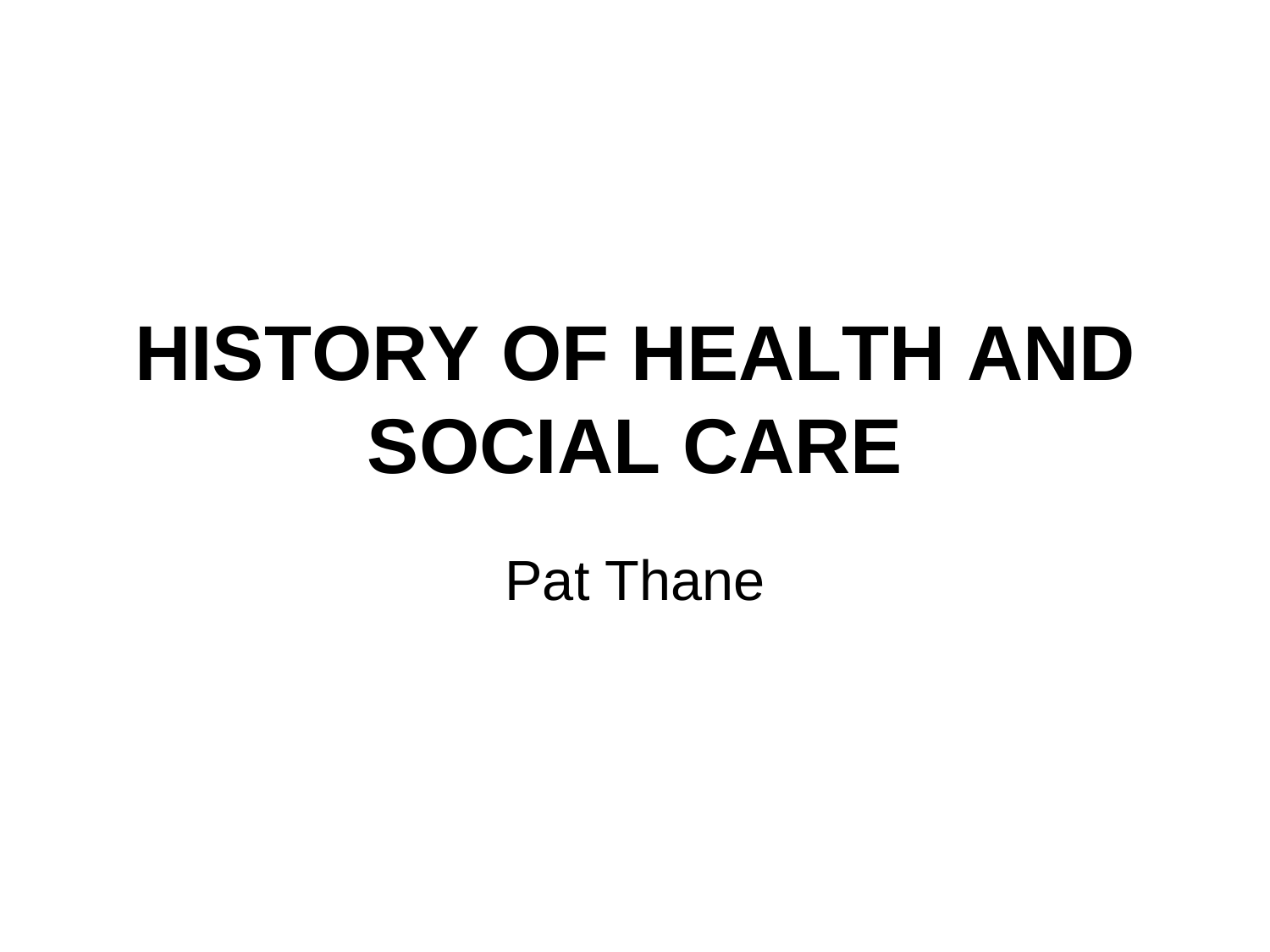#### **BEFORE THE WELFARE STATE State Provision**

- Old Poor Law, 1601. Local taxes provided health, social care, payments in cash or kind to destitute older and disabled people. Quality variable, normally minimal.
- Reformed Poor Law, 1834: workhouse for older and disabled people needing care, or small cash payments in the community.
- 1885 free hospital and out-patient health care for destitute.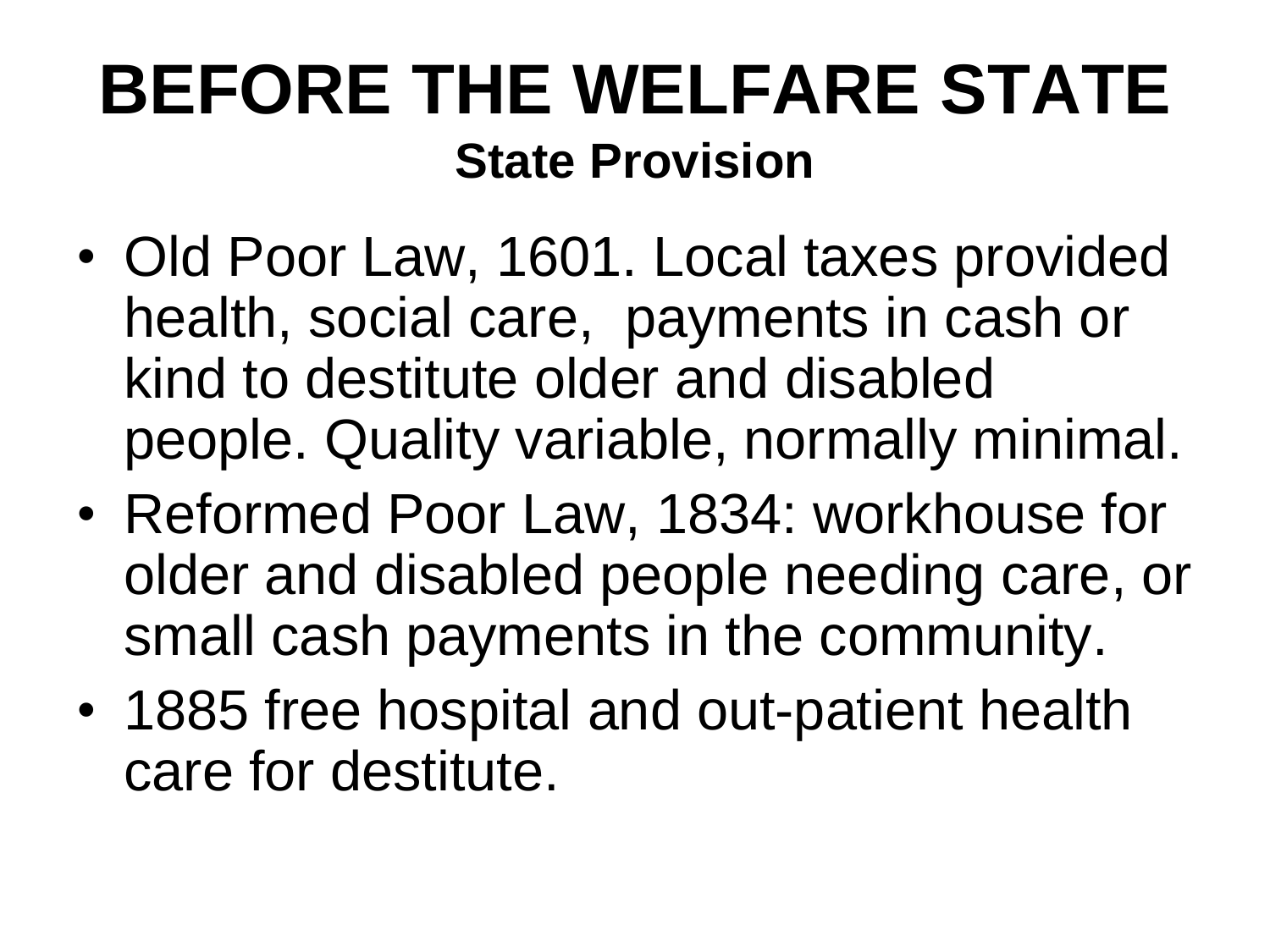#### **BEFORE THE WELFARE STATE Voluntary provision**

- Free care in voluntary hospitals but only for acute conditions. Little interest in old and disabled.
- Voluntary residential homes, free or feepaying.
- Better-off cared for by servants. Common until World War 2.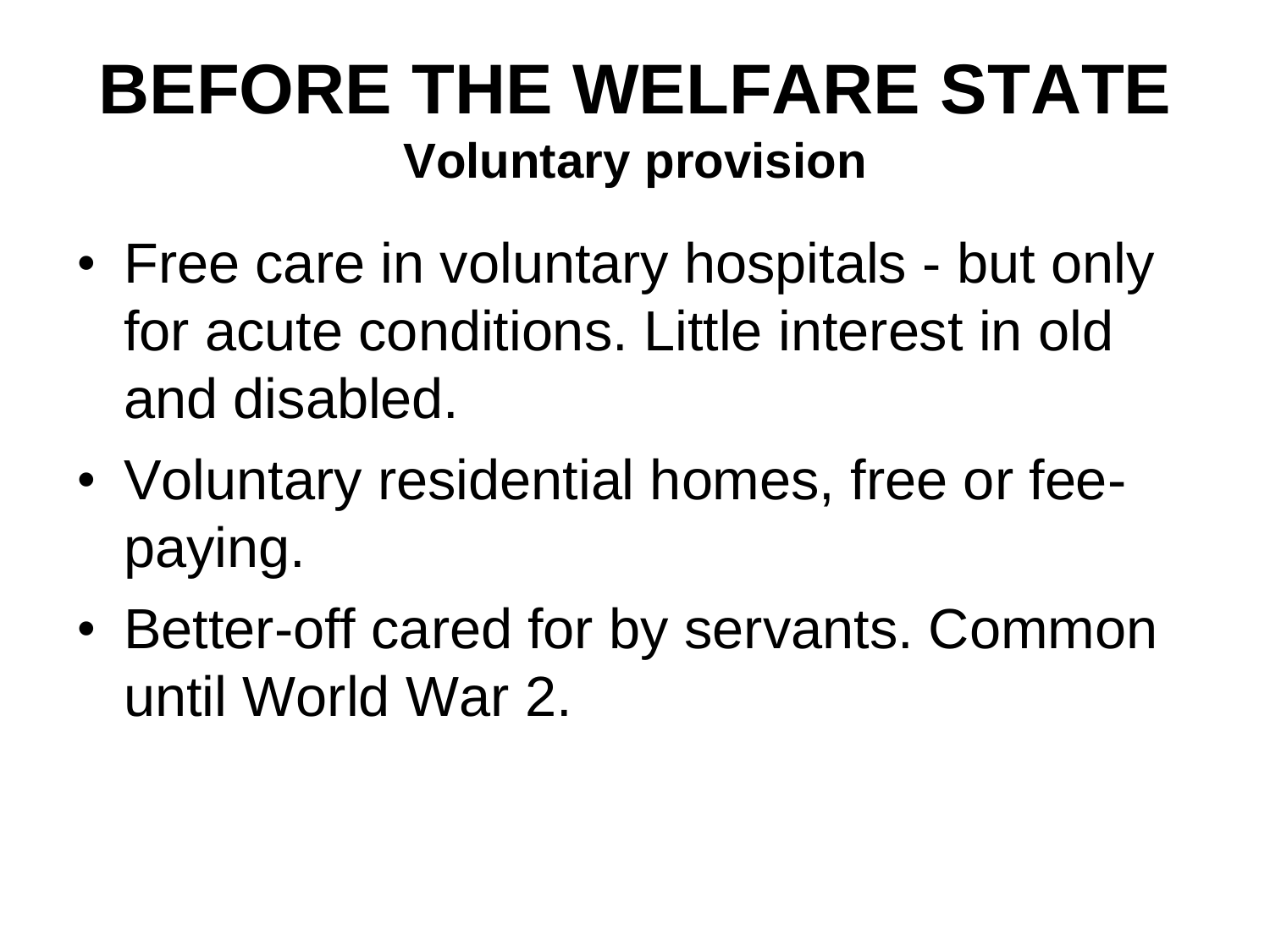- 1929, Poor Law transferred to local authorities: Public Assistance.
- Revealed large numbers of long-stay older and disabled patients, receiving minimal care
- Marjorie Warren, successful rehabilitation of older stroke victims etc. Returned to community, but few services if no family. Good family support for those with families.
- Growth of geriatric medicine, but low status.
- Discrimination against older and disabled, including in the welfare state.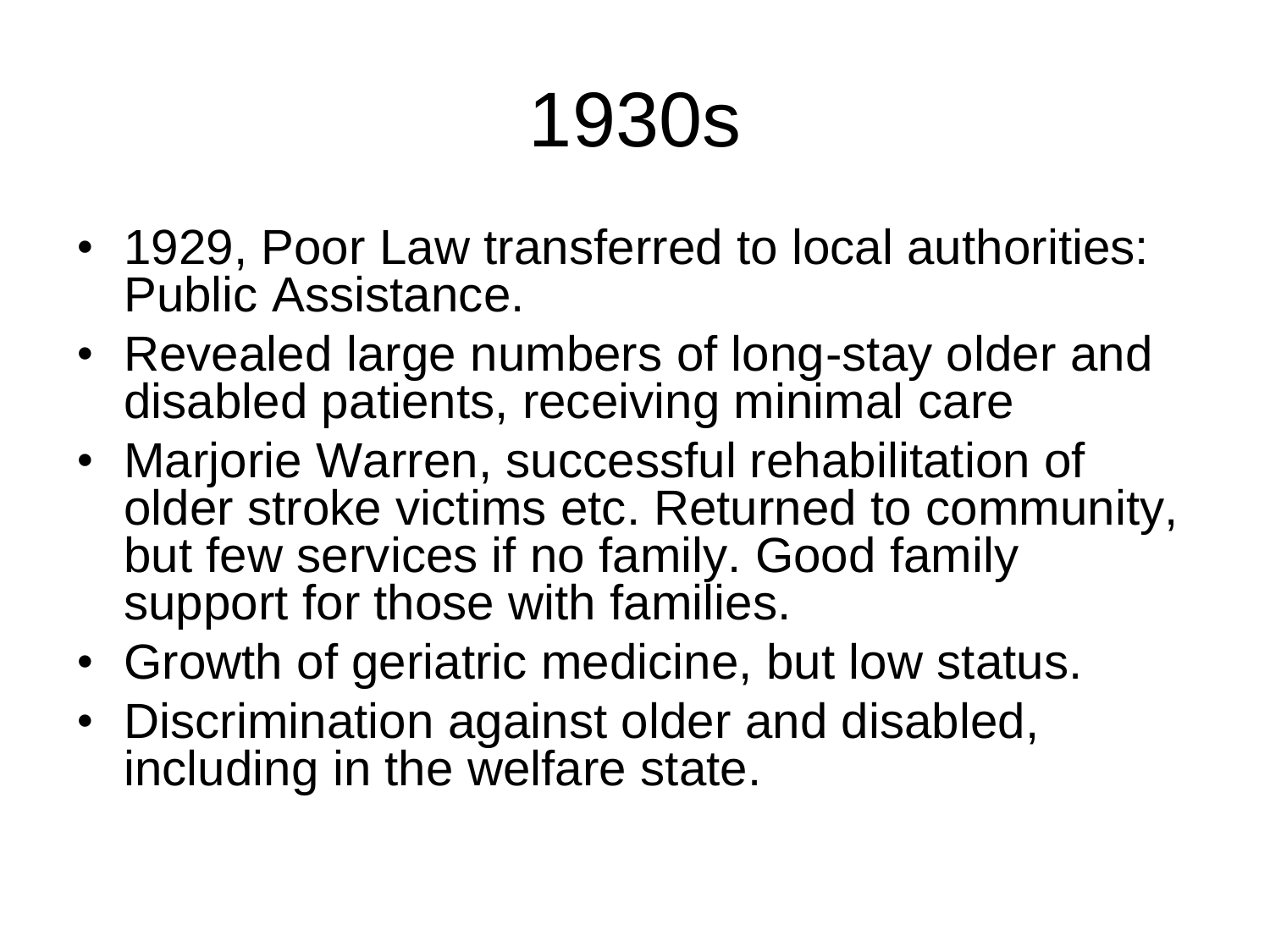# World War 2

- Revealed need among older and disabled people living in the community with minimal incomes and care.
- Some improved services in wartime.
- And emergence of campaigning organizations.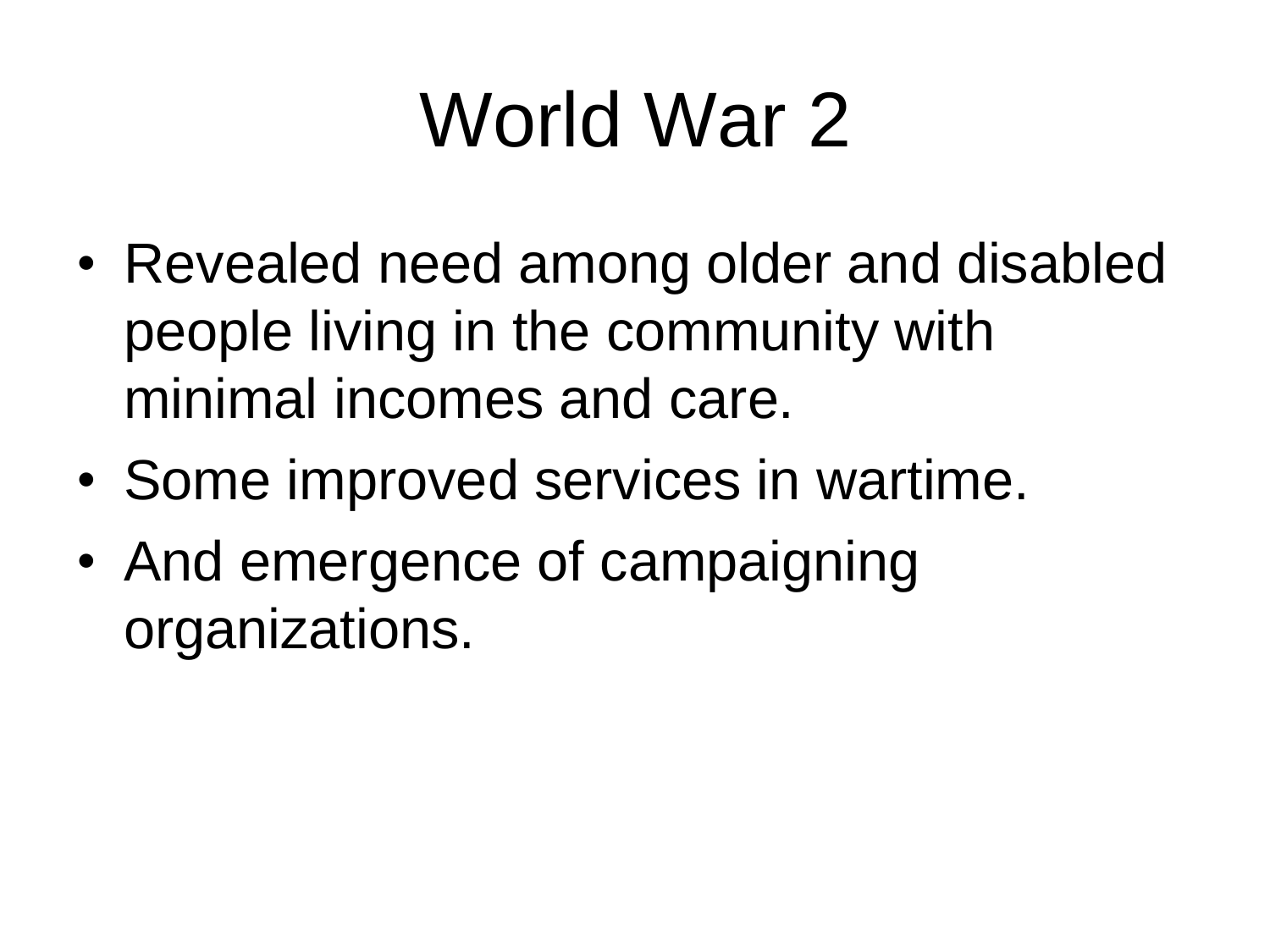## Post-war Welfare State

- 1946 National Assistance Act: implemented 1948,abolished Poor Law/Public Assistance. National Assistance Board (NAB) took over means-tested benefits.
- Required local authorities to provide residential accommodation; to register and inspect voluntary and private care homes; provide or subsidize day centres etc. Weak regulation, poor social services. Required to levy meanstested fees for services.
- 1948 NHS: 'free at the point of delivery'.
- Increased separation of health and social care.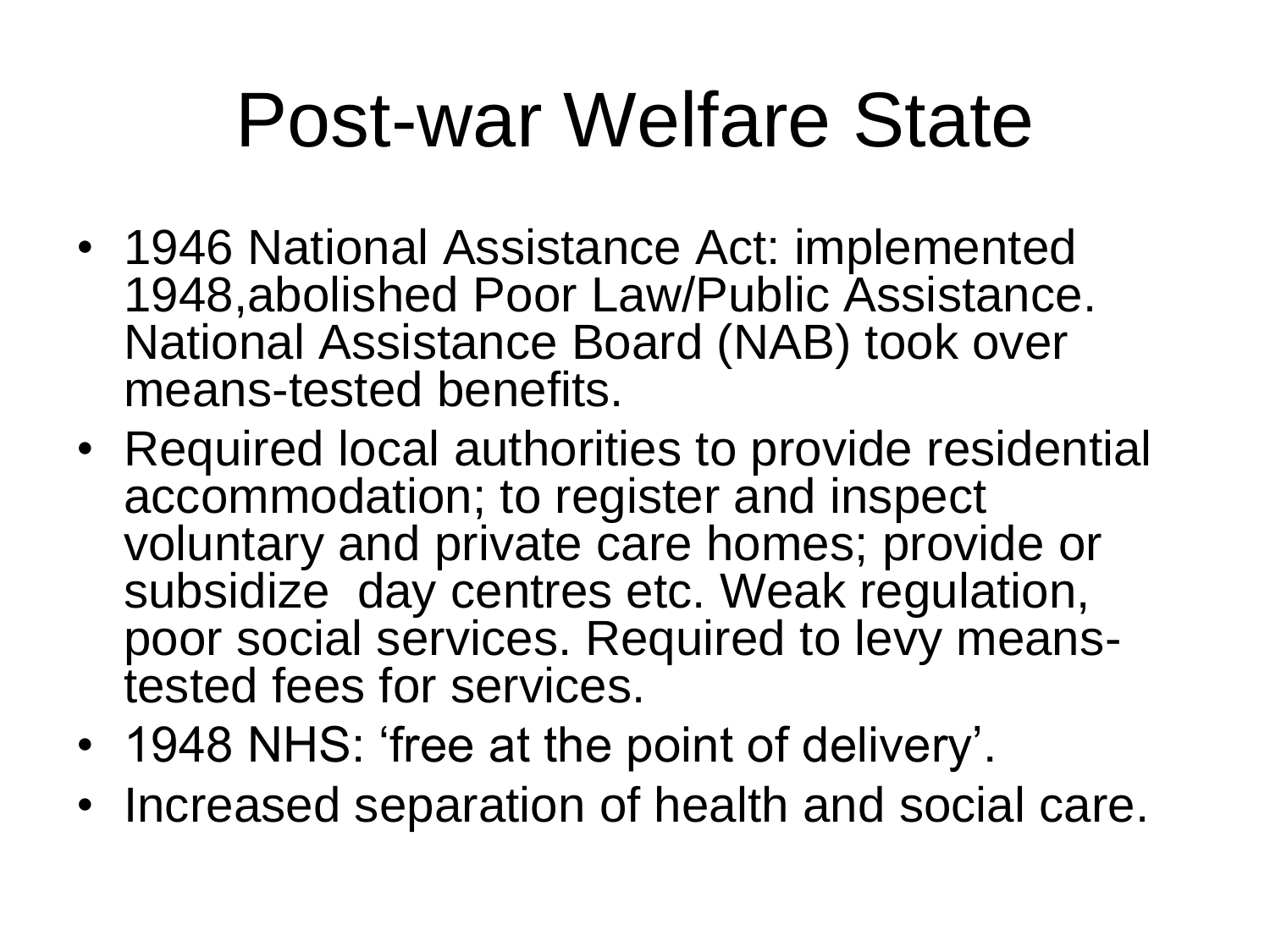# Welfare State-2

- Beveridge: 'social service state' not 'welfare state'. Believed in:
- 'safety net' of adequate basic services and benefits.
- Needs above minimum to be provided by individual saving or voluntary sector.
- Strong belief in voluntary sector.
- 'Big State' did not squeeze out the 'Big Society'. Always a mixed economy of welfare.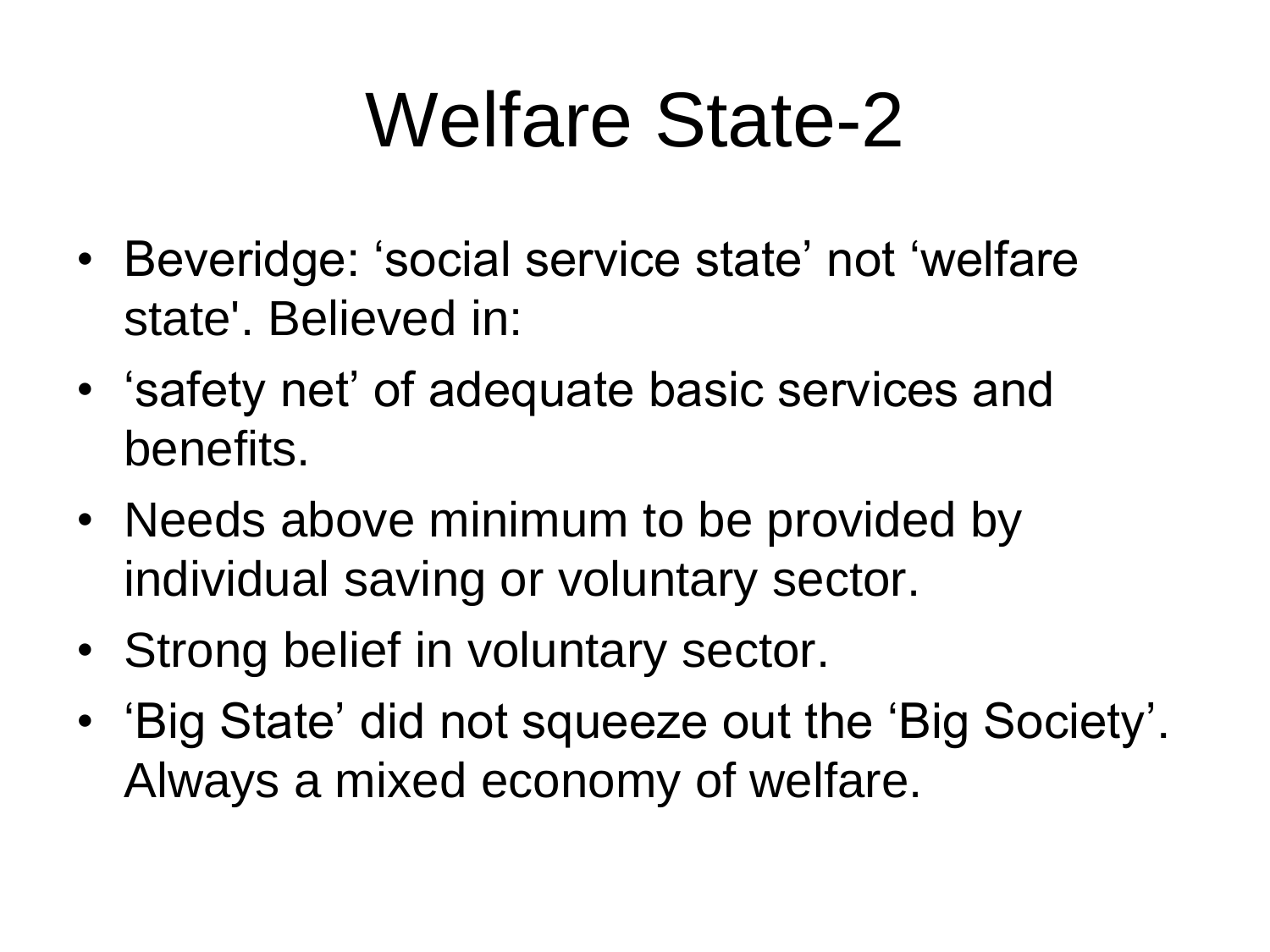### 1950s/60s

- Move to community care.
- 1966 NAB abolished, replaced by Supplementary Benefits Commission.
- Few care homes or hospitals built before late 1950s. Continuing poor conditions.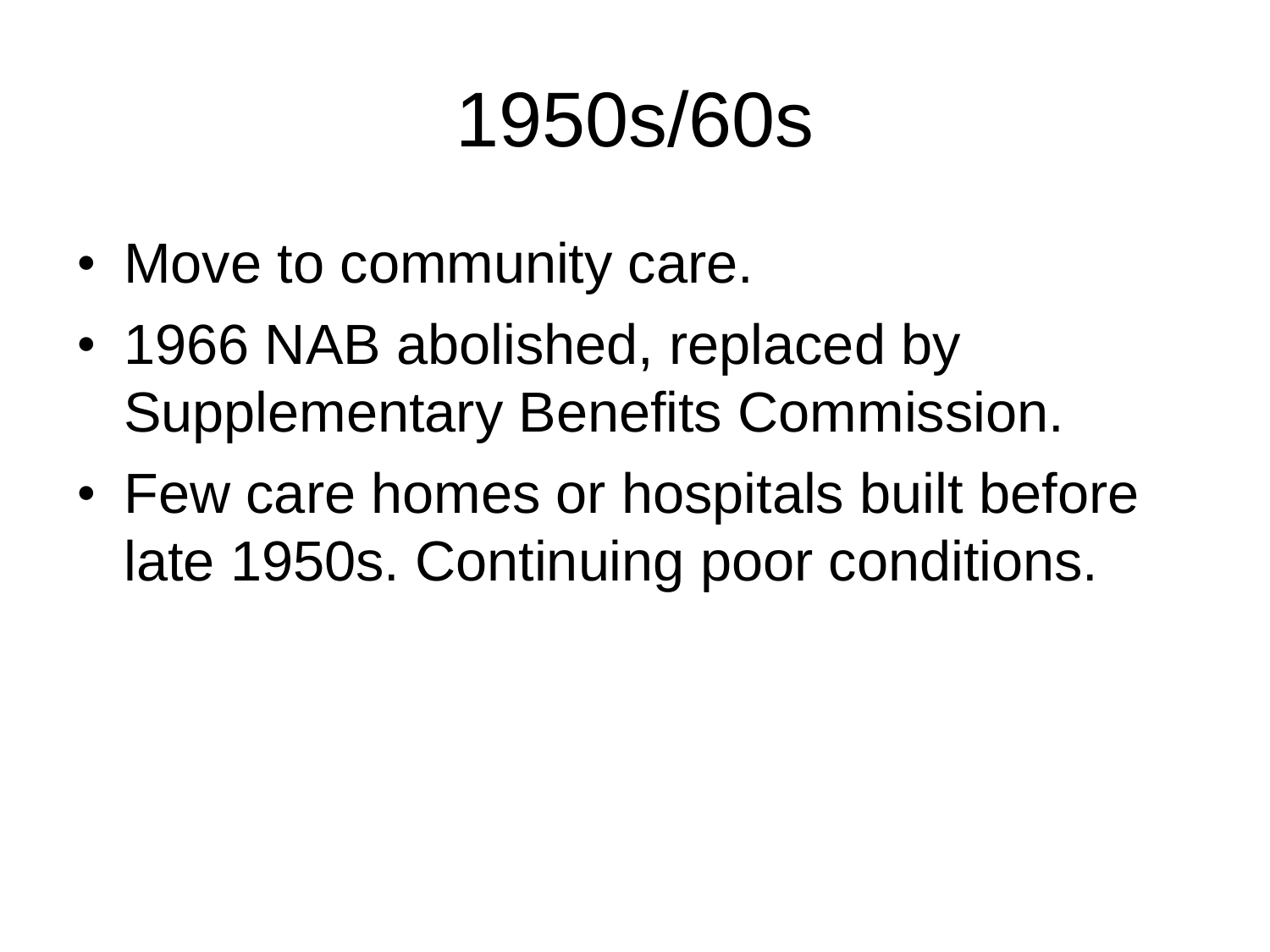### Care Homes 1960

#### **Number of Institutions and Homes of Various Types**

| <b>Type of Institution</b>      | No.  | <b>Beds</b> |
|---------------------------------|------|-------------|
| <b>Former public assistance</b> | 309  | 36,934      |
| <b>Other local authority</b>    | 815  | 25,491      |
| <b>Private</b>                  | 1105 | 36,699      |
| <b>Voluntary</b>                | 1106 | 11,643      |

Total 3335 110,767

• Source: Peter Townsend *The Last Refuge* (Routledge 1964) p.24.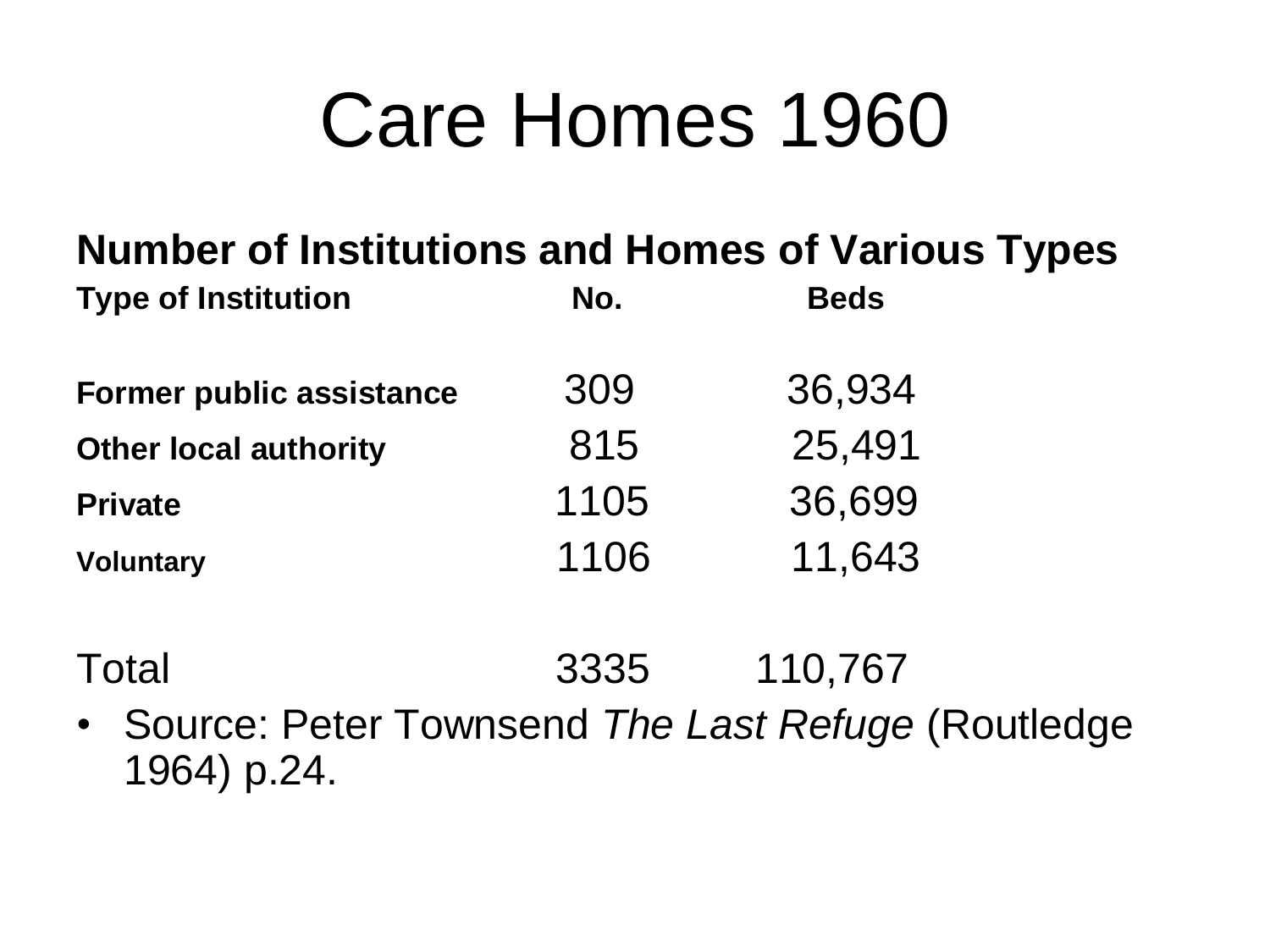- 1962 local authorities required to draw up 10 year plans for health and welfare services to help older and disabled people stay in their own homes for as long as possible.
- Older and disabled people wanted this; and believed to be cheaper.
- Seebohm 1968: slow development of domiciliary services; need to support families to support older and disabled members.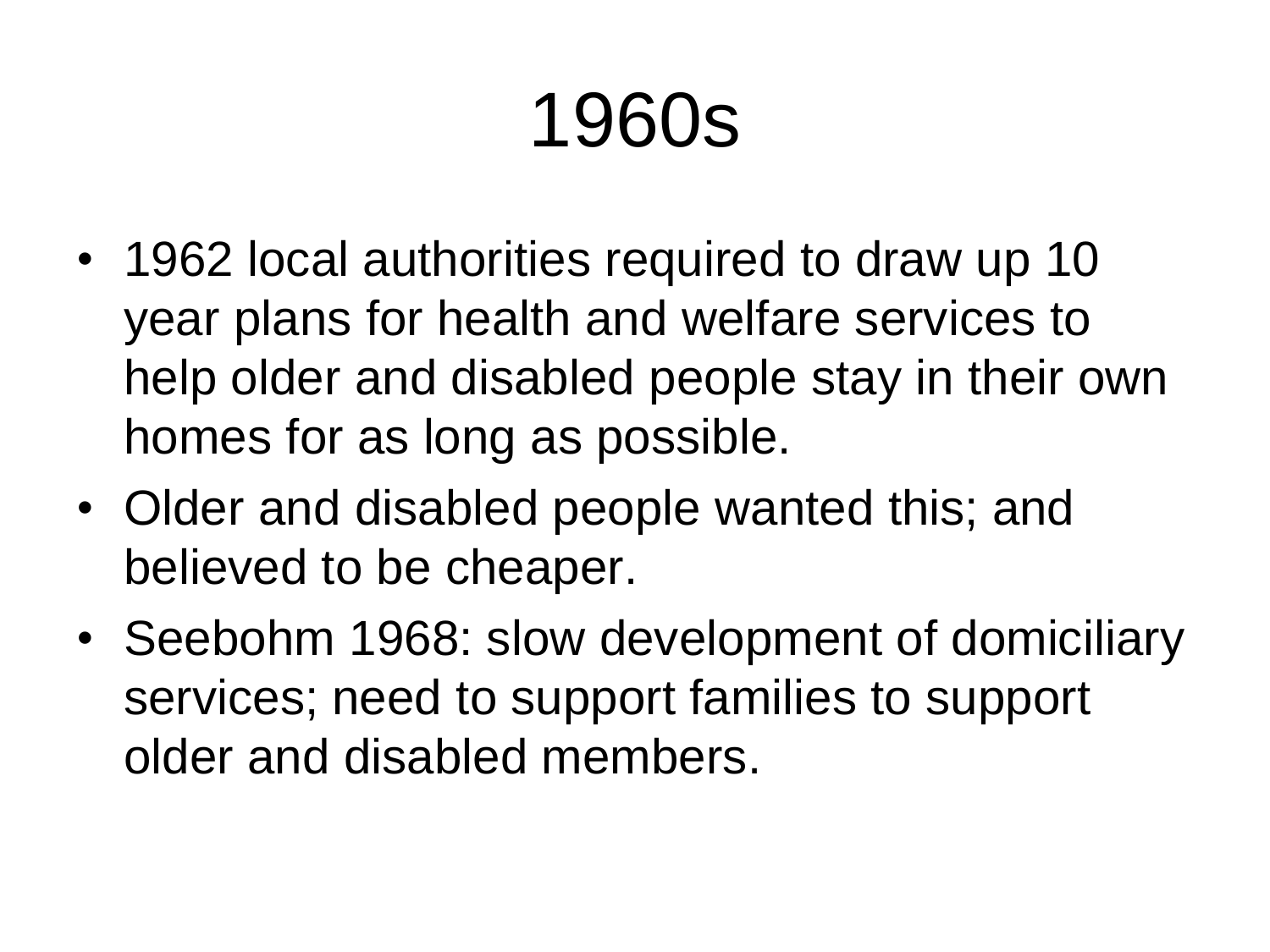- 1971: increased local authority powers to provide care services, adapt homes to assist independent living. Means-tested charges. Attendance allowance introduced.
- 1971 Chronically Sick and Disabled Act: required local authorities to register disabled people and publicize services. Entitlement to services.
- 1971 Invalidity Benefit.
- 1975 Invalid Care Allowance not for most carers (married women caring for relatives and pensioners)
- 1976 Mobility Allowance.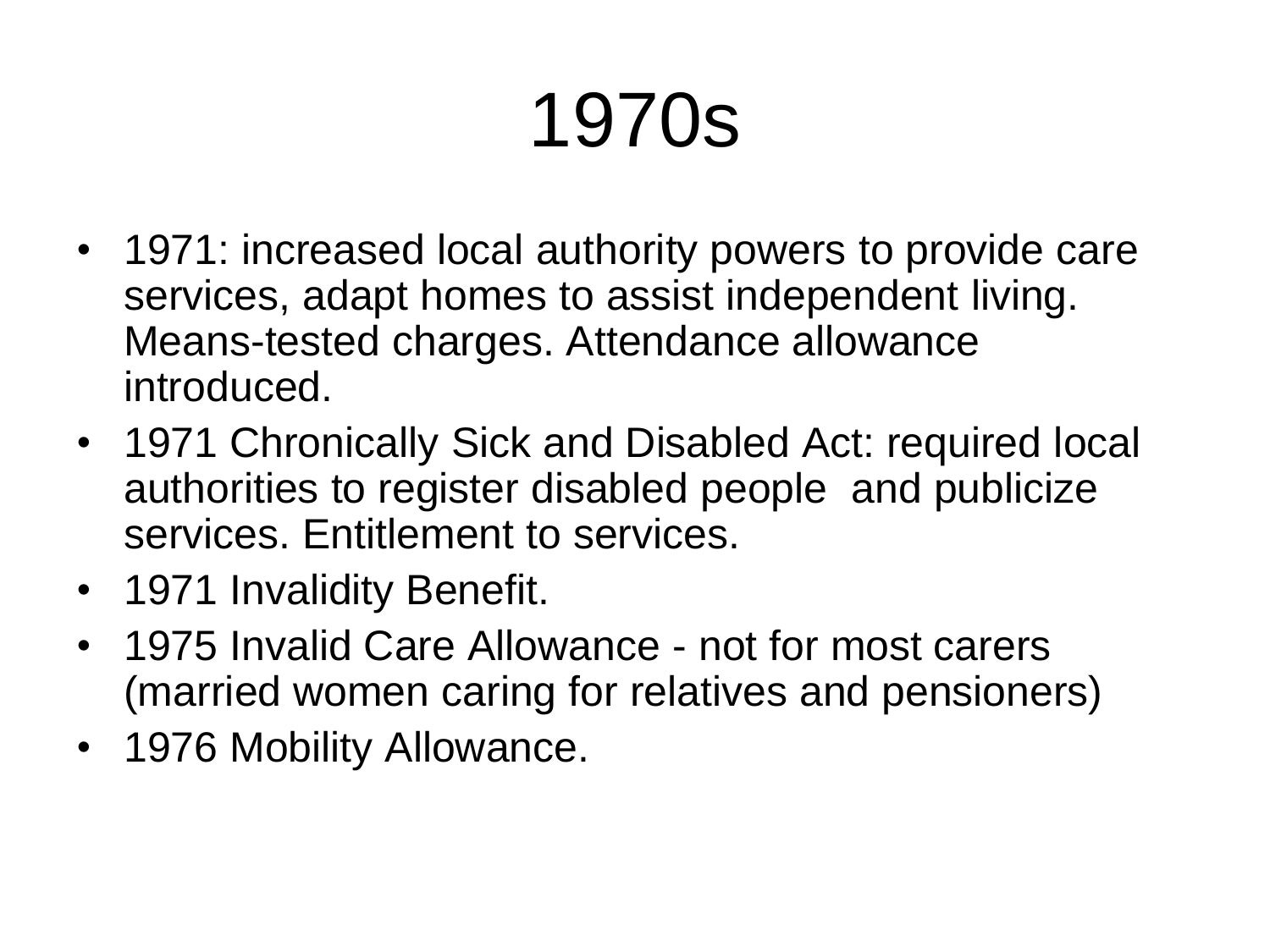# 1970s-2

- Reorganization of local government and NHS. Area Health Authorities.
- Local government and health authorities required to establish joint consultative committees and planning teams especially to integrate care of older and disabled. NHS funds could be used.
- Not very effective, partly because financial crisis and cuts.